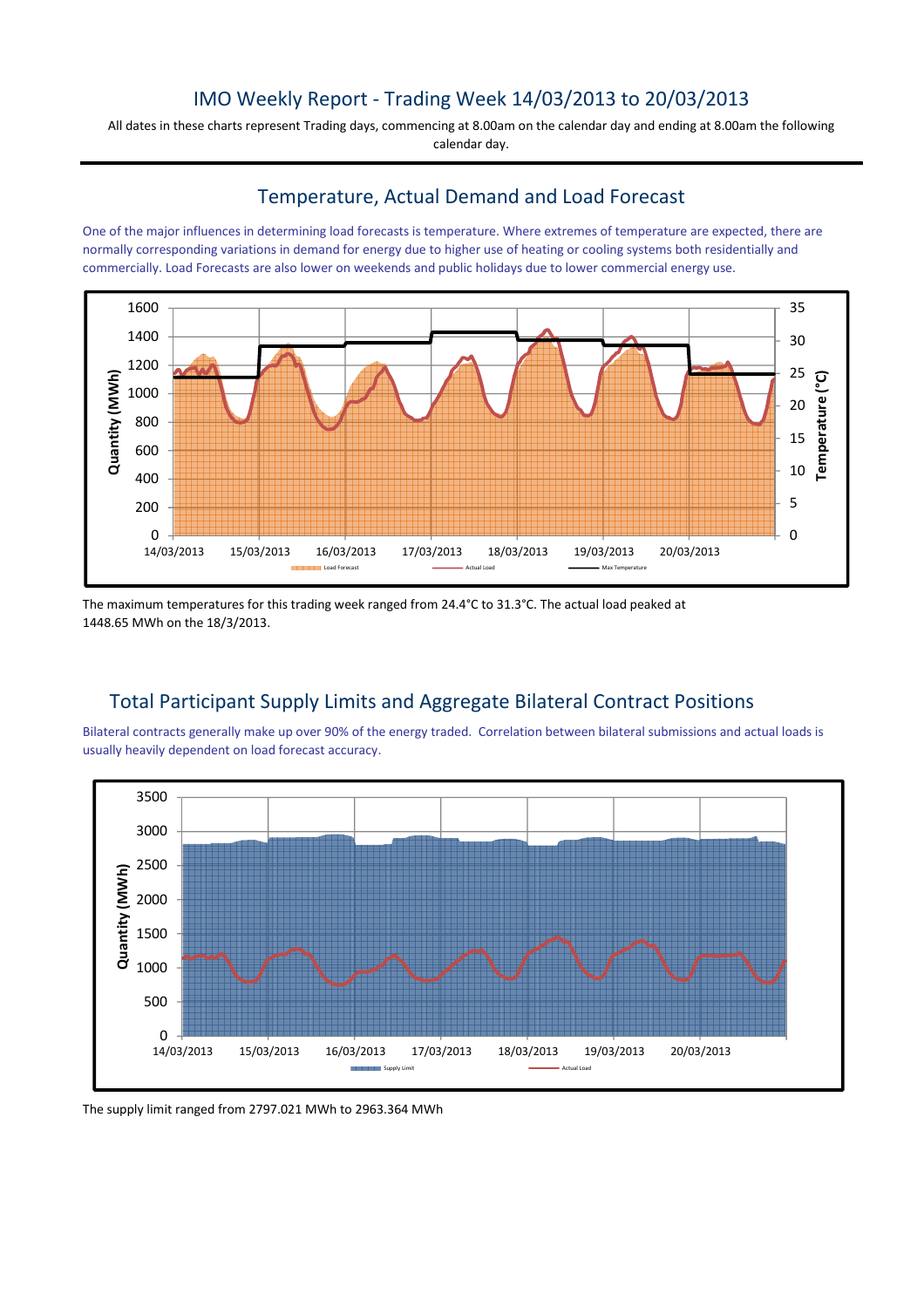### Net Balancing Market Trades

Bilateral contracts and STEM trading are generally based on the forecast energy requirements of Participants. When the forecast requirements are higher or lower than the actual requirements for a day, this Market energy must be bought and sold in the balancing mechanism. This graph shows the estimated net balancing trades.



The majority of the balancing activity this week occurred within Balancing Supply. The maximum balancing demand for the week reached 45.217 MWh on the 20/3/2013. The maximum balancing supply for the week reached -359.48 MWh on the 16/3/2012.

# Total Traded Energy

This chart represents a comparison between the total net energy that is traded in Bilateral Contracts, the STEM and the balancing mechanism. Balancing Supply represents cases in which the total contract position is greater than the demand and customers must supply energy back to balancing. Balancing Demand represents cases in which the total contract position is less than the demand and customers must purchase energy from balancing.



Total balancing supply equalled -26149.1 MWh whereas total balancing demand equalled 327.84 MWh. The Total STEM Traded quantity was 18388.262 MWh, with the STEM Clearing Quantity ranging between 6.403 MWh and 126.392 MWh.